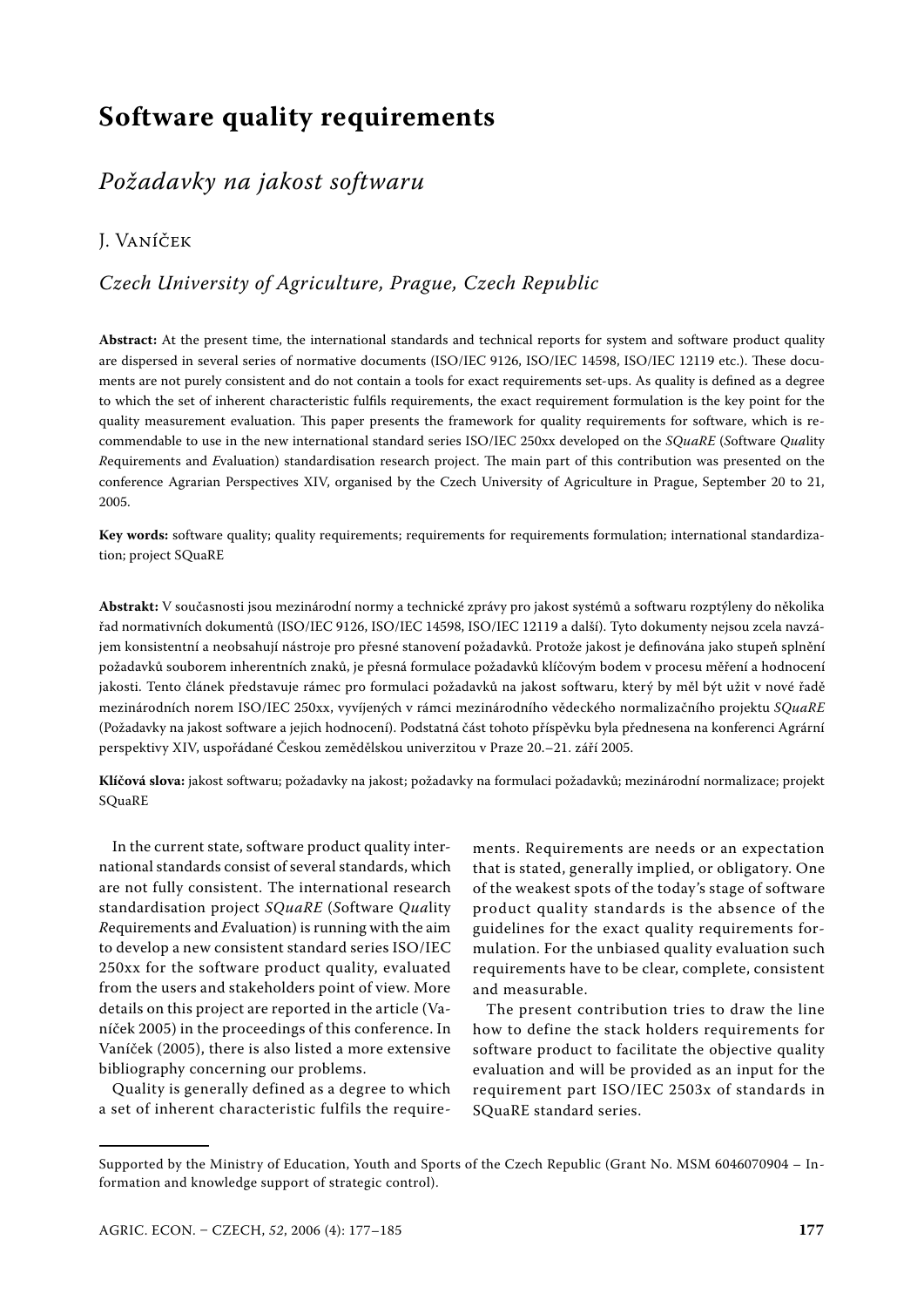#### **SOFTWARE AND SYSTEMS**

The topic of this contribution is the software quality requirements framework. However, software usually appears as a part of a larger system. Therefore, it can be useful to take a system view. A system is defined as a combination of interacting elements organised to achieve one or more stated purposes. This definition allows a high degree of freedom to decide what constitutes a system, and the boundaries of a system will depend very much on the point of view. In this way, the system of interest is the system whose life cycle is under consideration in the context of this contribution.

The boundary of a system depends on the point of view as illustrated by the following three examples. One example is the control system of an aircraft engine, the second example is the complete engine of an aircraft, and a third example is the complete aircraft. An aircraft can be considered as a combination of elements (the engines, the wings, etc.). These elements can also be considered systems on their own.

What constitutes the elements of a system depends son the point of view and there may be several different appropriate ways of defining the elements of a system. Software may be considered one of the elements of a system. Figure 1 illustrates one way of looking at the elements constituting a system. The illustration does not show the interaction between elements.

|        | Software                  |
|--------|---------------------------|
| System | Hardware                  |
|        | Environment               |
|        | Users                     |
|        | <b>Business processes</b> |
|        | Services                  |
|        | Other elements            |

Figure 1. Elements of a system

As illustrated in Figure 1, software can be viewed as an element of a system, and it is often appropriate to view software as a part of a larger system. However, software can also be viewed in isolation. The most appropriate view depends on the purpose.

## **STAKEHOLDERS AND STAKEHOLDER REQUIREMENTS**

The stakeholders of a system include all persons, organizations and bodies having a legitimate interest in the system in question. Systems have a variety of stakeholders who have an interest in the system throughout its life cycle. Stakeholders have different needs and expectations to the system. Their needs and expectations may change throughout the systems life cycle. Stakeholders include individuals (for example end users), organisations (for example end user organisations or development organisations), and society (for example the statutory and regulatory authorities or the general public).

Stakeholder needs can be explicitly stated or only implied. In some cases, stakeholders are not aware of some of their needs. In some cases, the real needs of some stakeholders are different from what they express. Implied needs are often implied by the context where the software product is to be used and represent expectations based on similar software products or existing work routines, normal working procedures and operations of business, laws and regulations, etc. In many situations, stakeholder needs only become evident when the software product and the related business processes or tasks can be tried out. Scenarios use cases, and prototypes represent methods to identify needs at an early stage of a development project.

The stakeholders' needs and expectations are identified through a requirements elicitation and definition process as illustrated in Figure 2. The process takes all stakeholders' needs, wants, desires, and expectations into consideration. This includes the



ments definition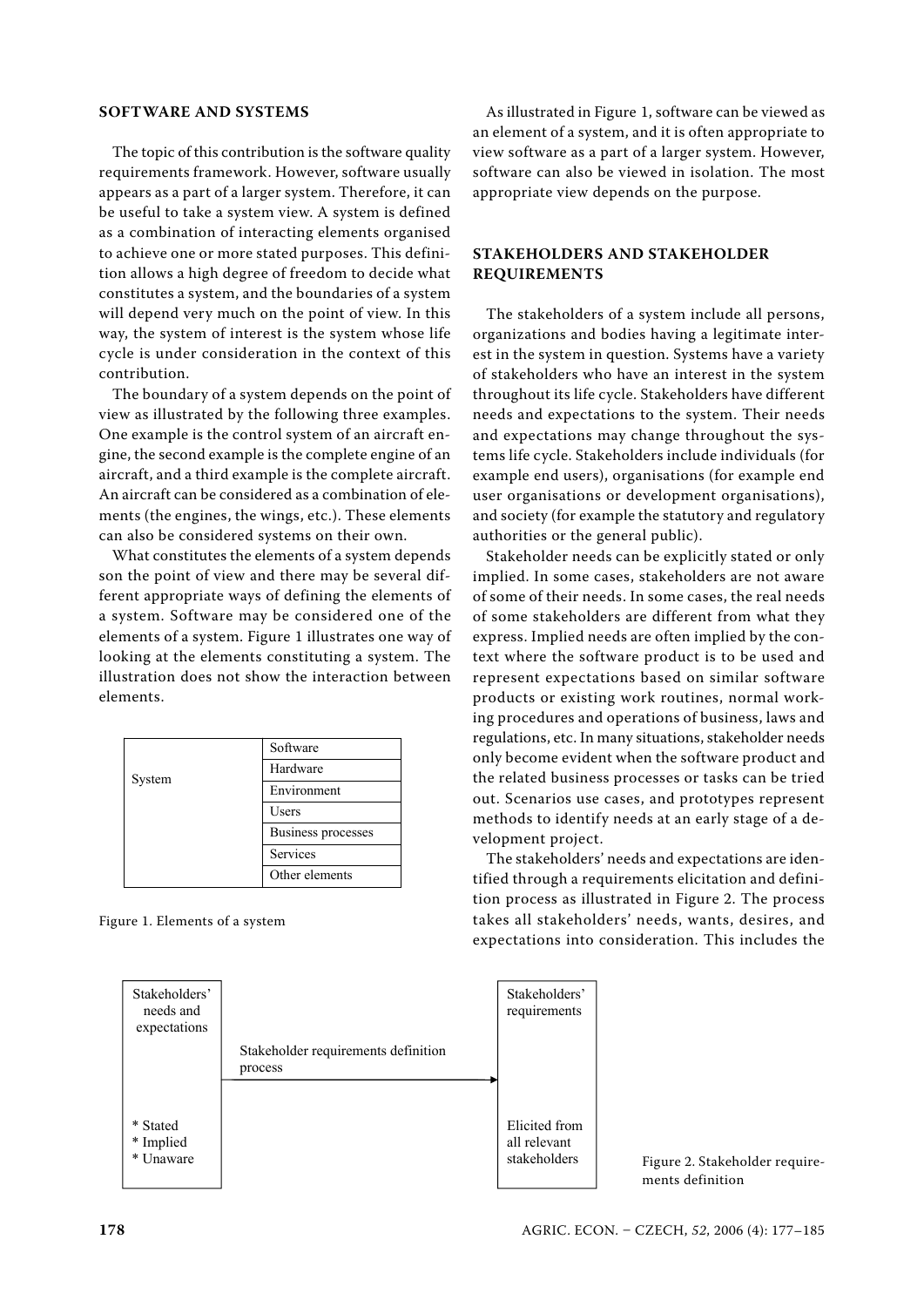

Figure 3. Requirements analysis

needs and requirements imposed by society, the constraints imposed by the acquirer, and the needs from the end users.

Different categories of stakeholders often have different requirements. In some situations, stakeholders have conflicting requirements. Conflicts between stakeholder requirements could for example be between different end user perspectives, or between acquirer needs and available skills, experiences or resources in the developing organisation.

The result of the definition process is called stakeholders requirements.

An analysis process aims at making a transformation of stakeholder requirements into a technical view of system requirements that can be used to realise the desired system, see Figure 3. The technical view of requirements is called system requirements. System requirements are verifiable and will state which characteristics the system is to possess in order to satisfy stakeholder requirements.

A system will often be composed of different elements, each with specific characteristics and serving different purposes in the whole system. In order to be operational, system requirements have to be formulated as requirements to the different system elements. As different elements interact to offer the system capabilities, requirements to different system elements cannot be seen in isolation, but only in a broader view including requirements to other system elements. System requirements may imply requirements to for example software, but it is not always clear whether or not a system requirement implies a software requirement. System requirements can be implemented in different ways, for example either in hardware or in software or as a business process (i.e. a manual process).

#### **SOFTWARE QUALITY**

Software quality is the degree to which the software is capable to provide and maintain a specified level

of service. The required level of service is specified according to a quality model. The software product quality model provided in ISO/IEC 9126-1 and also prepared ISO/IEC 25010 defines six quality characteristics: functionality, reliability, usability, maintainability, portability, and efficiency. In addition, the quality model defines quality in use in terms of four characteristics: effectiveness, productivity, safety and satisfaction. The quality characteristics have defined sub-characteristics and the standard allows for user-defined sub-sub-characteristics in a hierarchical structure. The intention is that the defined quality characteristics cover all quality aspects of interest for most software products and as such can be used as a checklist for ensuring the complete coverage of quality.

The quality model suggests three different views on quality: internal quality, external quality, and quality in use. Internal quality provides a 'white box' view of software and addresses properties of the software product that typically are available during the development. External quality provides a 'black box' view of the software and addresses properties related to the execution of the software. The quality in use view is related to application of the software in its operational environment, for carrying out the specified tasks by specified users. Internal quality has an impact on external quality, which again has an impact on quality in use. These impact relations are shown in Figure 4.

Internal quality is mainly related to static properties of the software, external quality is mainly related to dynamic properties of the software, and quality in use is mainly related to dynamic properties of the system of which the software is an element.

The quality model serves as a framework to ensure that all aspects of quality are considered, both from the internal, external, and quality in use point of view.

#### **SOFTWARE PROPERTIES**

The capabilities of a software product are determined by its properties. Some software properties are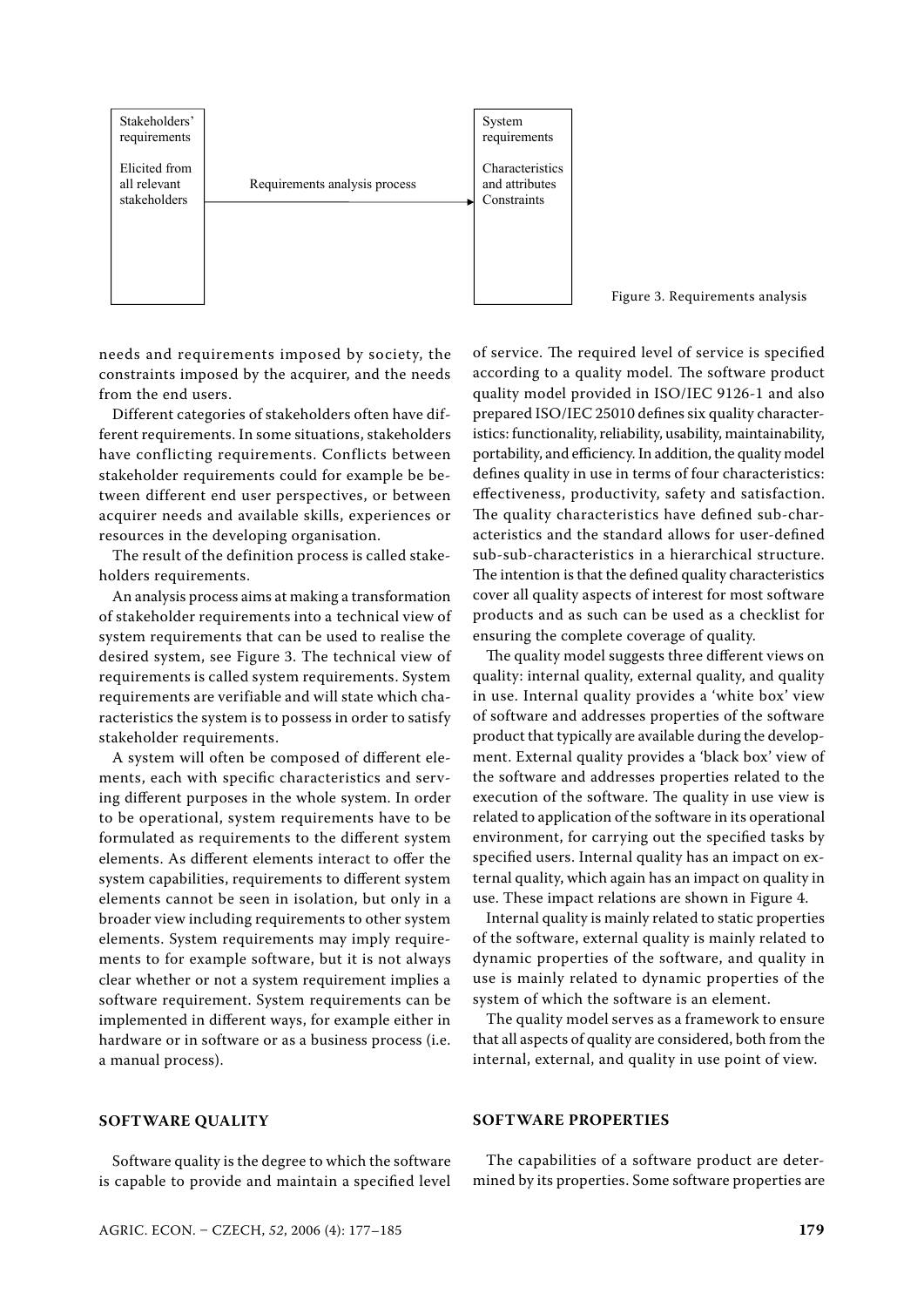

Figure 4. Software product quality

inherent to the software product; some are assigned to the software product. "Inherent", as opposed to "assigned", means existing in something, especially as a permanent characteristic or feature. Examples of inherent properties are number of lines of code and the accuracy of a numeric calculation provided by the software. Examples of the assigned properties are the owner of a software product and the price of a software product.

Inherent properties can be classified as either functional properties or quality properties. Functional properties determine what the software is able to do. These properties relate to the environment, in which the software can be executed (for example operating system), the interfaces to other software, and the functions the software is able to perform. Quality properties show how well the software performs. In other words, the quality properties show the degree to which the software is able to provide and maintain its specified services. Figure 5 illustrates this classification of software properties.

Quality is something that is inherent to a software product. An assigned property is therefore not considered to be a quality characteristic of the software, since it can be changed without changing the software.

The software quality properties are classified according to the characteristics and sub-characteristics defined in the ISO/IEC 25010 software quality model, i.e. functionality, reliability, etc.

## **SOFTWARE QUALITY MEASUREMENT MODEL**

A statement about the quality of a software product is an expression about the capability of the software to perform and maintain a specified level of service. Software quality can therefore be formulated as the degree to which the software is capable to perform and maintain a specified level of service. The approach to software quality follows a measurement approach, i.e. it is based on measuring the degree to which software properties fulfils specified requirements.

Inherent software properties, that can be distinguished quantitatively or qualitatively, are called attributes. Quality attributes are measured as the degree to which the software product is capable of providing and maintaining its specified level of service. Quality attributes belong to one or more (sub) characteristics.

Quality attributes are measured by applying a measurement method. A measurement method is a logical sequence of operations used to quantify an attribute with respect to a specified scale. The result of applying a measurement method is called a base measure. The quality characteristics and sub-characteristics can be quantified by applying measurement functions. A measurement function is an algorithm used to combine base measures. The result of applying a measurement function is called a quality measure. In this way, quality measures become quantifications of the quality characteristics and sub-characteristics. More than one quality measure may be used to describe a quality characteristic or sub-characteristic. Not all software properties are measurable. This is in particular the case for functional properties.

Figure 6 shows the relations between the ISO/IEC 25010 quality model and the measurement model suggested in ISO/IEC 15939.

| Software properties | Inherent properties | <b>Functional properties</b>                                             |
|---------------------|---------------------|--------------------------------------------------------------------------|
|                     |                     | <b>Quality</b> properties                                                |
|                     | Assigned properties | For example price,<br>delivery date, product<br>future, product supplier |

Figure 5. Software properties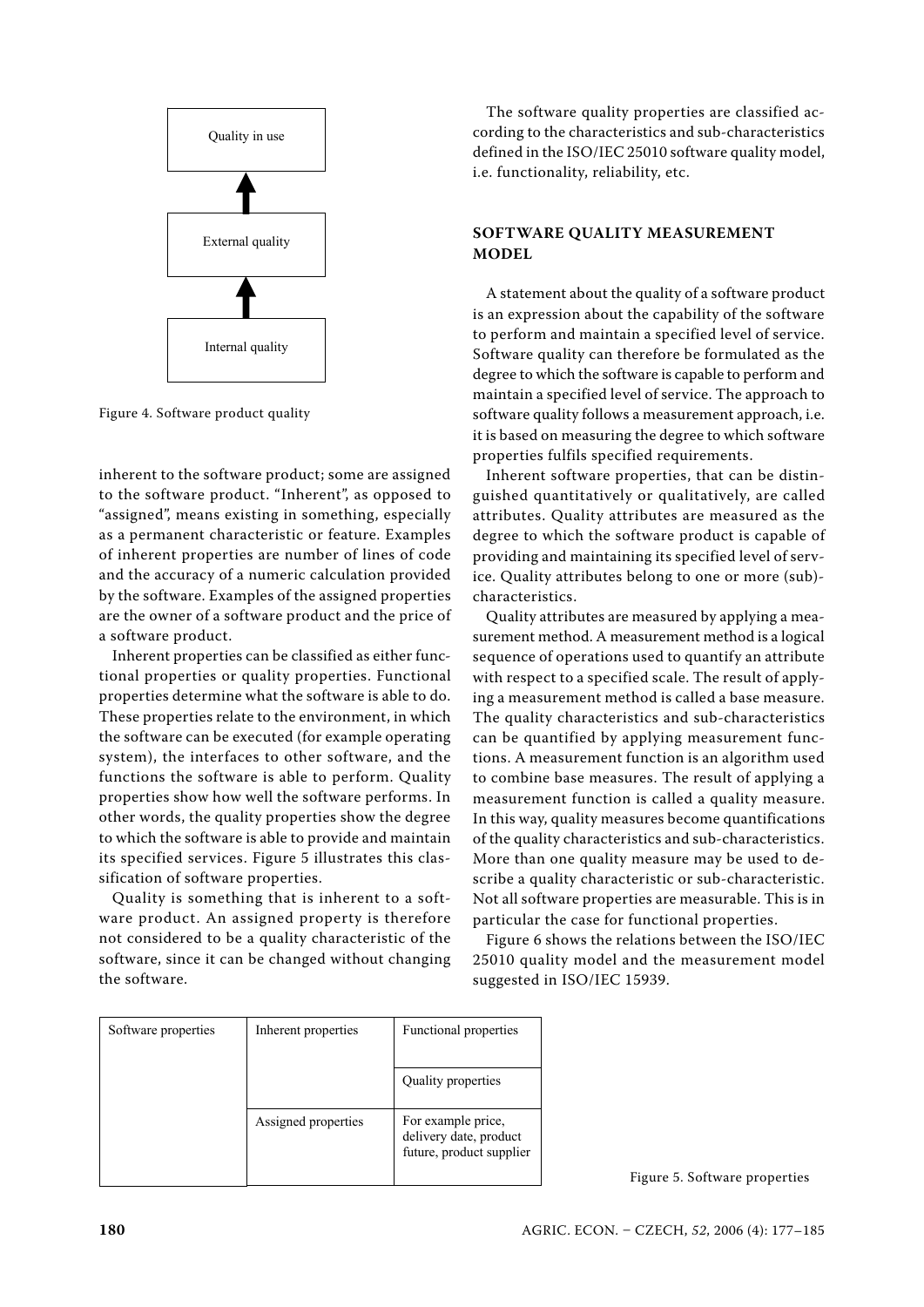

Figure 6. Quality model and measurement model

#### **SOFTWARE QUALITY REQUIREMENTS**

A measurement function represents an interpretation of a software quality property and a target value of the quality measure represents a quality requirement. Similarly, the actual value of the quality measurement represents the observed quality of the software.

Software quality requirements as well as all other requirements cannot be seen in isolation, but must be view in a broader context. Software quality requirements have a particular close relation to functional requirements. Functional requirements play an important role for specifying software quality requirements. Functionality is one of the six characteristics for internal and external quality in ISO/IEC 9126- 1 and ISO/IEC 25010. Functionality requirements should not be confused with functional requirements. Functionality is the capability of the software to provide functions, which meet its functional requirements. Functionality requirements are refined into requirements for the software product to be suitable, accurate, interoperable, secure and compliant with the relevant functional standards and regulations.

In some situations, it is meaningful to specify a quality requirement for a software product, whereas in other situations a quality requirement only applies to a portion of the software product. For example, some functions are only relevant for specific users and have specific quality requirements, which are different from quality requirements for other functions intended for other purposes and other users. It is therefore important to specify which portion of a software product is relevant for a software quality requirement. In other words, a quality requirement is linked to a portion of the software product (a set of functions).

For example, some functions may be intended for general end users and may hence require low error tolerance, whereas another group of functions may be intended for specialists and thus permit a greater error tolerance. In both cases, the error tolerance mechanism and the degree of error tolerance required should be rigorously specified.

Quality in use is defined as the extent to which a product meets the needs of specified users to achieve specified goals with effectiveness, productivity, safety and satisfaction in a specified context of use. Therefore quality in use requirements are closely related to other system requirements such as hardware requirements, business requirements, and requirements to end-user.

#### **SYSTEM REQUIREMENTS CATEGORISATION**

A system consists of a number of interacting elements. They can be categorised in different ways. Figure 1 provides one possible categorisation. Figure 7 provides a similar categorisation of system requirements. System requirements can for example include requirements for software, hardware, organisation,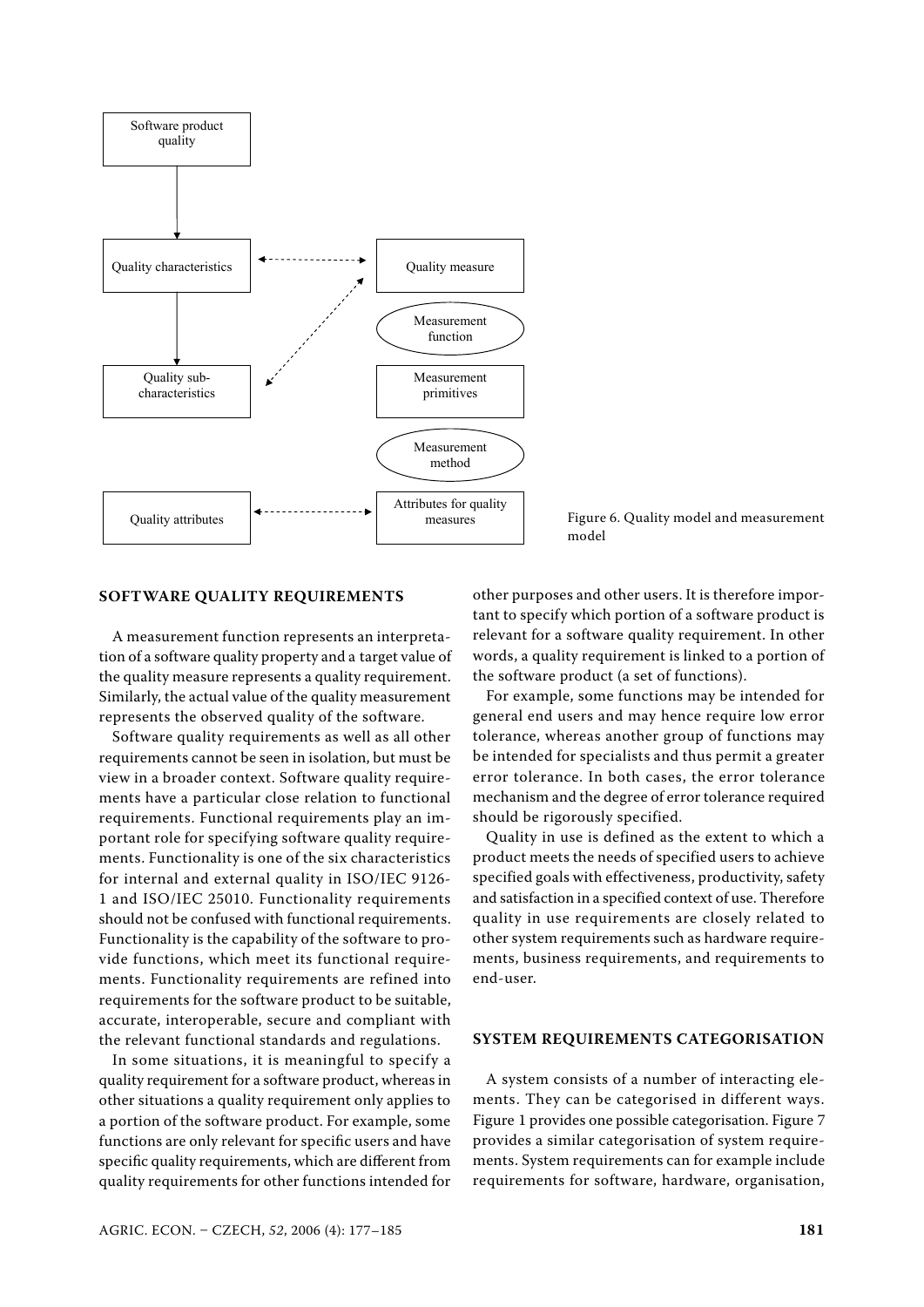and may come from a variety of stakeholders including end users and organisations.

Software requirements address, on one hand, the software product or the software development process. There will often be dependencies between software development requirements and software product requirements.

Software development requirements may for example include requirements for artefacts, processes, project, development organisation, and developers. Requirements to the software development process are often based on a hypothesis that a 'good' development process will ensure a 'good' software product.

#### **Quality requirements life cycle model**

Stakeholder requirements are defined from stakeholder needs. Stakeholder needs come from many sources. When the system in question is completely new, i.e. no similar systems exist; it may be difficult to identify the real needs of stakeholders. In other situations a system exists, but it is realised in a different way, for example as a manual business process. In that case stakeholders will usually be able to express many needs and expectations.

Figure 8 illustrates the situation where a similar system already exists and is in use. In that case the users of the existing system will be a major source of input to the requirements of the new system. Stakeholder needs can largely be identified based on experiences from actual use of the existing system. Stakeholder requirements are defined from the stakeholder needs as shown in Figure 3. An analysis of stakeholder requirements will produce system requirements as shown in Figure 4. Software quality requirements are derived as part of the system requirements. There are

three views of software quality as shown in Figure 5. These different views give rise to three types of software quality requirements:

- Quality in use requirements
- External quality requirements
- Internal quality requirements

Quality in use requirements are typically derived from stakeholder requirements such as a) business requirements (company policy, competitors, etc.), b) functional requirements, and c) application domain specific requirements.

External quality requirements are typically derived from a number of sources including a) stakeholder requirements, b) legal requirements, c) standards and guidelines for the relevant application, d) quality in use requirements, e) functional requirements, f) application domain specific requirements, and g) security requirements, which may be derived from risk analysis.

Internal quality requirements are typically derived from a number of sources including a) external quality requirements, b) company policy, c) development policy and limitations, and d) best practice guidelines.

Quality in use requirements may imply external quality requirements and similarly external quality requirements may imply internal quality requirements. The software implementation process realises the software quality requirements. The quality of the new system can be used as input to another new system again, thereby completing the cycle indicated in Figure 8.

Software requirements can be specified as a part of an iterative development process, where one version of the software is used as a basis for deciding the requirements for the next version. In general, it is the functional requirements that evolve in this way, whereas the quality requirements are fixed. However,

| System requirements |                              | Software                                                                                        | Inherent<br>property<br>product<br>requirements<br>requirements | Functional requirements                                                                               |                         |
|---------------------|------------------------------|-------------------------------------------------------------------------------------------------|-----------------------------------------------------------------|-------------------------------------------------------------------------------------------------------|-------------------------|
|                     |                              |                                                                                                 |                                                                 | Quality<br>requirements                                                                               | Quality in use          |
|                     |                              |                                                                                                 |                                                                 |                                                                                                       | <b>External quality</b> |
|                     |                              |                                                                                                 |                                                                 |                                                                                                       | Internal quality        |
|                     | Software requirements        |                                                                                                 | Assigned<br>property<br>requirements                            | Include for example requirements for<br>price, delivery date, product future, and<br>product supplier |                         |
|                     |                              | Software<br>development                                                                         | Development process requirements                                |                                                                                                       |                         |
|                     |                              | requirements                                                                                    | Development organisation requirements                           |                                                                                                       |                         |
|                     | Other system<br>requirements | Include for example requirements for hardware, businesses, business<br>processes, and end users |                                                                 |                                                                                                       |                         |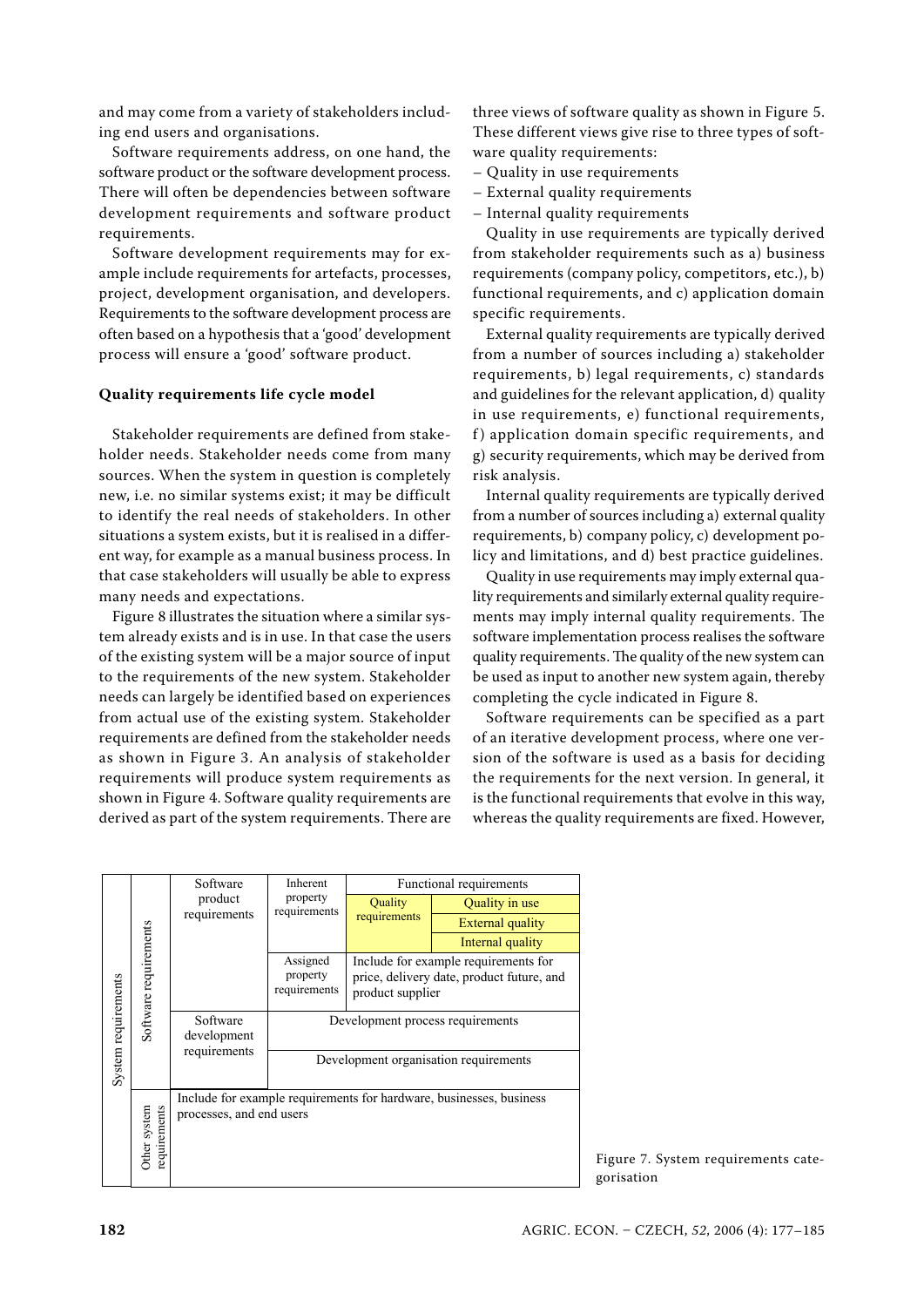it is not exclude that quality requirements evolve from one version to the next.

#### **Requirements for quality requirements**

Software is usually a part of a larger system. Architectural decisions made at a higher level of system hierarchical structure define boundaries and interfaces to the software. Architectural decisions about which parts of a system will actually be implemented in software may not or only partly be made at the time when qua-lity requirements are specified. Therefore, it may be impossible to decide at an early time in the development process whether or not a quality requirement is concerned with the software.

Software quality requirements may be a part of a contractual agreement between acquirer and developer or may be input for a product quality evaluation. No specific development model or measures are prescribed or assumed.

#### **System consides for stakeholder requirements for software quality**

The intended purpose of the software shall be documented. The description should take a system

perspective when the software is part of a larger system.

The system solution constraints on the stakeholder software quality requirements shall be documented. The rationale and sources for system solution constraints should be documented as far as possible.

All identified stakeholders shall be listed. The identified stakeholders roles and interests shall be documented. It shall be documented whether or not a stakeholder is taken into consideration when identifying stakeholder software quality requirements. If a stakeholder is not taken into consideration, the rationale should be documented.

A commercially successful software product may have excluded specific stakeholder requirements from its requirements. For example, it may be decided to fulfil requirements of decision makers and to neglect some end user requirements. It is important to be conscious about such decisions. A consequence is that some stakeholders may not be satisfied with the software product.

Each stakeholder software quality requirement shall be uniquely identified. Each stakeholder software quality requirement shall be traceable to the individual stakeholders or classes of stakeholders. Stakeholder software quality requirements may be



Figure 8. Quality requirements life cycle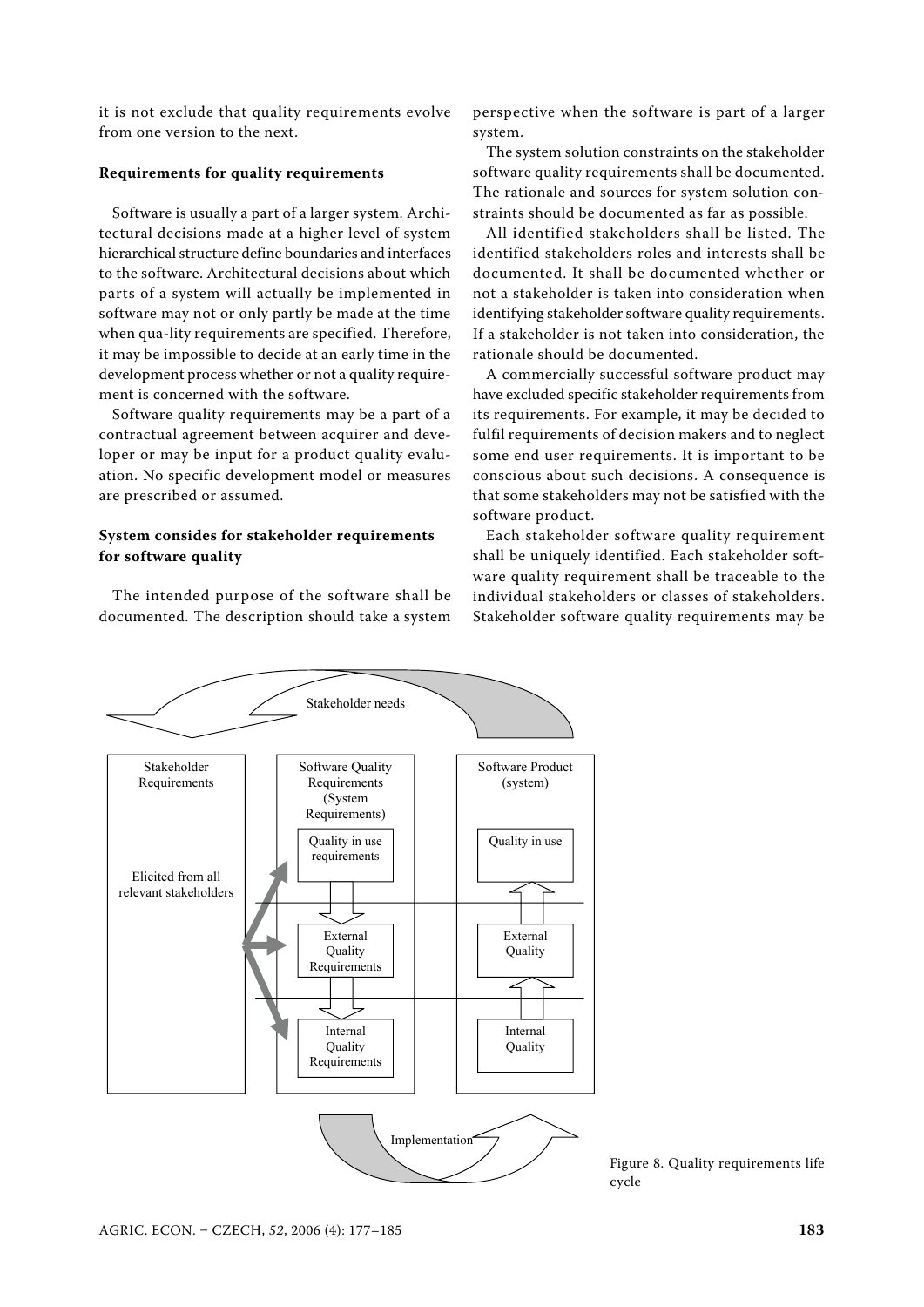documented in any informal, semiformal or formal notation. Stakeholder requirements are often expressed in plain text (informal notation) and concentrate on the system purpose and behaviour and are described in the context of the expected operational environment and the conditions of use. Specific concepts and terms used should be defined or explained, in order to avoid misunderstandings of the quality requirements.

Scenarios and user interactions can be helpful to identify stakeholder software quality requirements. Scenarios should include a representative set of activity sequences to identify all required services that correspond to the anticipated operational and support scenarios and environments. Also the interaction between users and the system should be identified. If possible, stakeholder software quality requirements should be traceable to scenarios and user interaction descriptions.

## **Verification and validation considerations for stakeholder requirements for software quality**

Stakeholder software quality requirements shall be prioritised. The quality model can be used as a checklist to ensure the coverage of all quality aspects.

Incomplete, ambiguous, and unverifiable stakeholder software quality requirements shall be identified. The identified problems shall be documented. Conflicts, inconsistencies, and incongruence between the stakeholder software quality requirements shall be identified. The identified issues shall be documented. Additional stakeholder requirements solving the identified problems with stakeholder software quality requirements shall be documented according to requirements for stakeholder software quality requirements. Additional stakeholder requirements shall be traceable to original stakeholder software quality requirements. Stakeholder requirements that have been replaced shall be marked as such. Stakeholder software quality requirements should be validated. If the validation process identifies new stakeholder requirements or modifies the existing requirements, this shall be stated and the reason shall be documented.

#### **System and quality model considerations for technical requirements for software quality**

The functional boundaries of the software in terms of functional behaviour and properties to be provided

shall be documented. The documentation should include usage, the benefits, system specified lifetime, system criticality and risk dependencies like safety or hazard issues. The documentation should also include architectural decisions that are allocated from design at higher levels in the structure of the system about which functions will be implemented as part of the software. Implementation constraints relevant for the technical requirements for software quality shall be documented.

Technical software quality requirements shall be categorised according to the quality model as one of the following:

- Quality in use requirement
- External quality requirement
- Internal quality requirement

A technical software quality requirement shall be specified in terms of a measurement function and associated target value. Measurement functions shall be defined according to requirements in ISO/IEC 25020. It is recommended to develop and maintain a list of quality measures for use. Applying the same set of measures for different projects makes it possible to create an experience base as described in ISO/IEC 14598-3 (ISO/IEC 25042). This approach makes estimation more reliable. Alternatively the GQM (Goal-Question-Metric) or similar approaches may be applied to identify appropriate measures for specific situations. The target values for the measure are the values, which are acceptable for fulfilling the quality requirement. The target values may be a single value or a range of values.

Specific concepts and terms used should be defined or explained, in order to avoid misunderstandings of the technical software quality requirements. The operational profile for a technical software quality requirement shall be specified when relevant. The operational profile provides information about the workload and types of transactions under which the software must be able to maintain a specified level of service. Different operational profiles may result in different measurement results and hence without a specification of the operational profile, the requirement is not uniquely specified.

## **Verification and validation considerations for technical requirements for software quality**

Conflicts between technical software quality requirements shall be identified and documented.

In order to understand whether two or more quality requirements are conflicting, a deep understanding